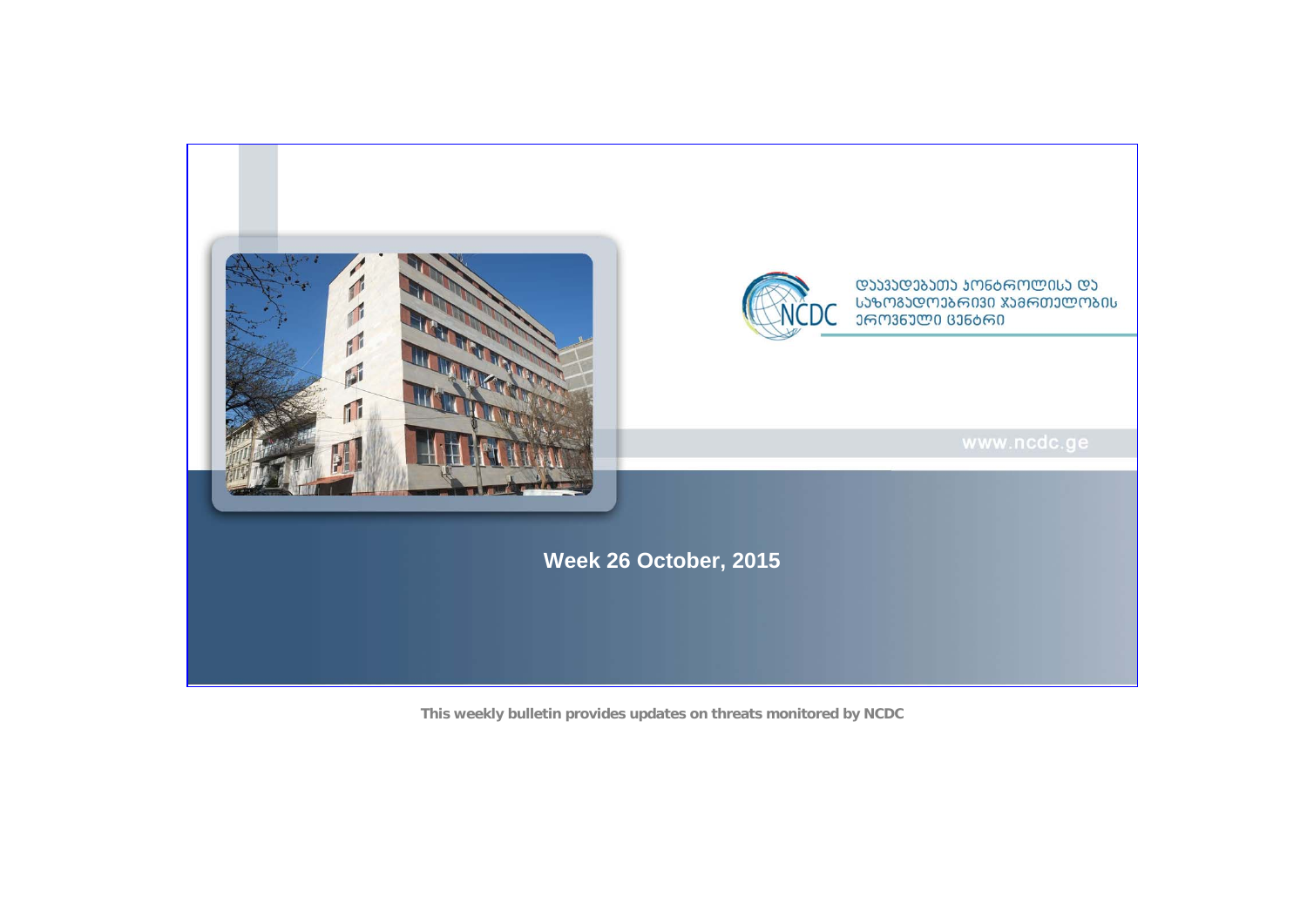Influenza like diseases (ILI) and Severe Acute Respiratory infection (SARI) ) 2013-14; 2014-15; 2015-16 season, by sentinel bases. (In the columns laboratoryconIirmed cases \*)

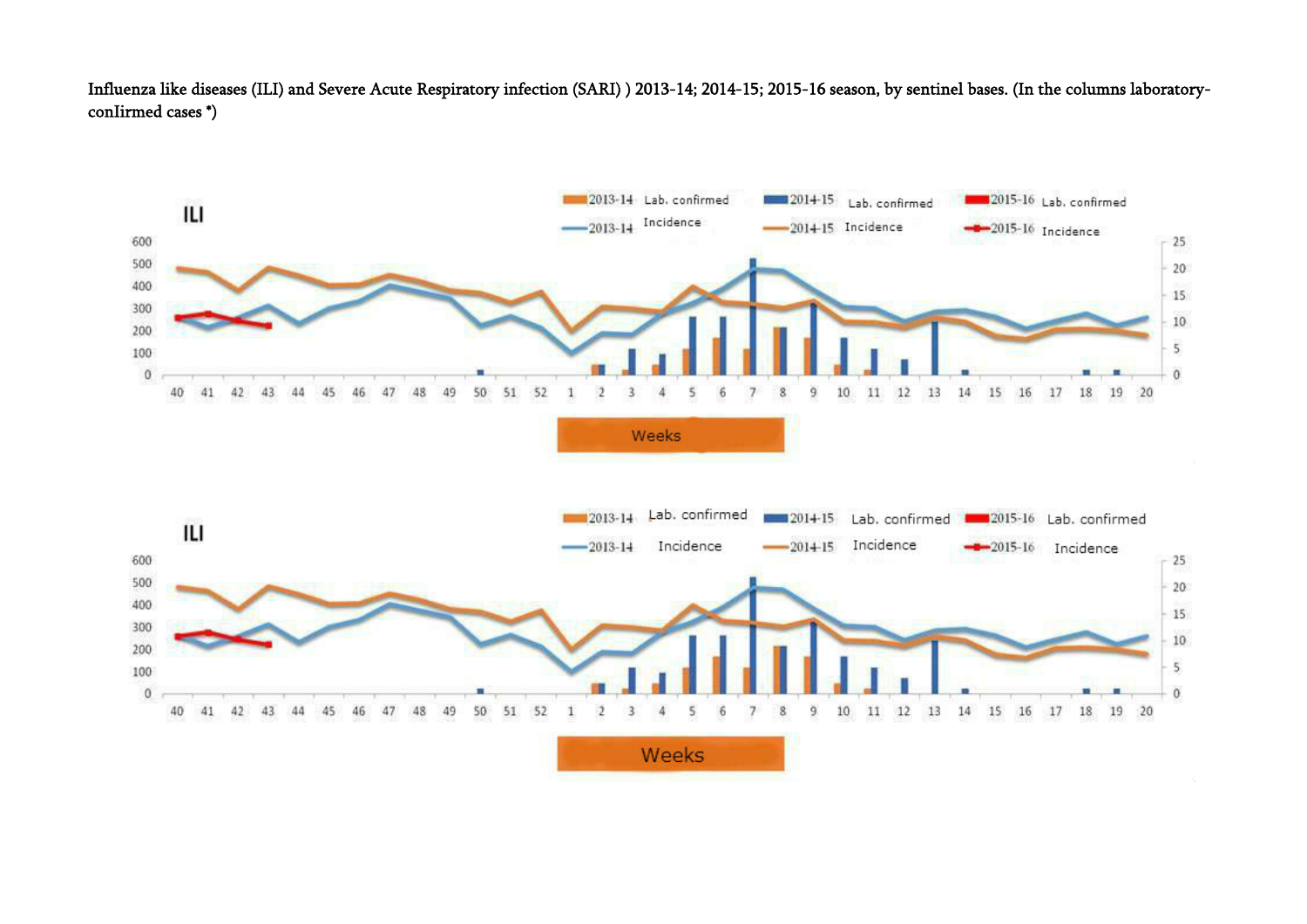## Reporting period: January 1, 2015 to present (26.10.2015)

During the reporting period number of measles cases in country was 431, incidence per 100 000 population (number of population was changed according to census that was done in 2014) – 11,5.

In Tbilisi was registred 255 measles cases, incidence per 100 000 population (number of population was changed according to census that was done in  $2014 - 22,8$ .



## Measles cases dynamics by weeks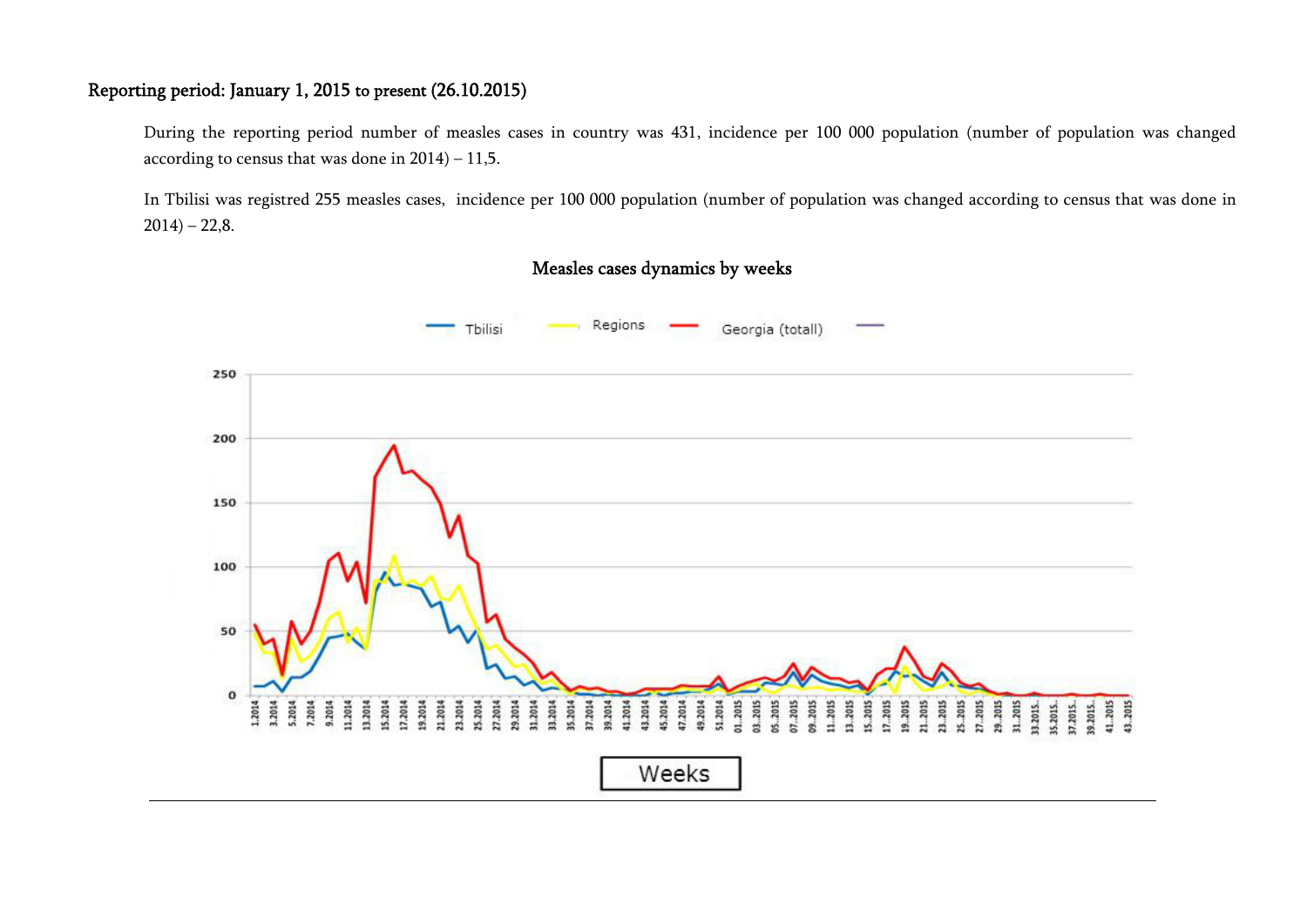As the chart shows, in recent weeks cases of measles were not registred. During last 2 months, only 2 cases were reported. The last case in the 40 th week. On 43 th calendar week vaccination of Measles-Rubella (MR) was done by epidemiologic statements (according to the government decree N41-20.01.2015):

## Reporting period: October 19 till 25

During the reporting period two cases of meningococcemia were registred; one was 1year old child from Martvili region, another 3years old child, from Vani, both were hospitalized into Kutaisi. Seventeen cases of meningococcemia were registred this year and 14 cases during the same time period in the last year.

One meningitis case was caused by *St. Pneumoniae*, patient was four month infant, who lived in Tbilisi and was hospitalized into Tsitsishvili New Clinic. This infant had not received anti pneumococcal vaccination.

This year, a sharp rise in the number of *shigellosis* was detected. 696 cases of *Shigellosis* were registred, by data of October 26, 2015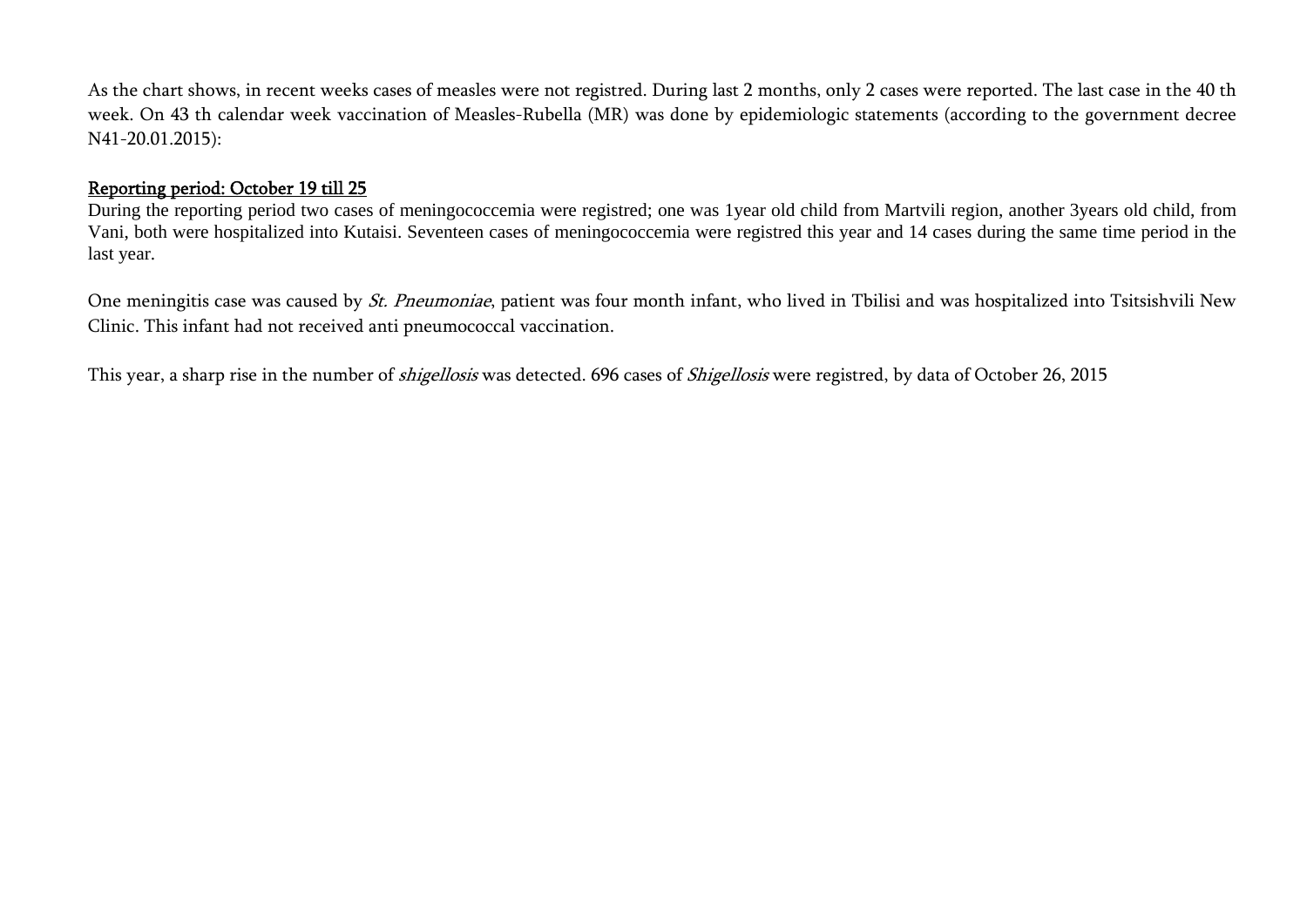Cases of Shigelosis in Georgia, 2015